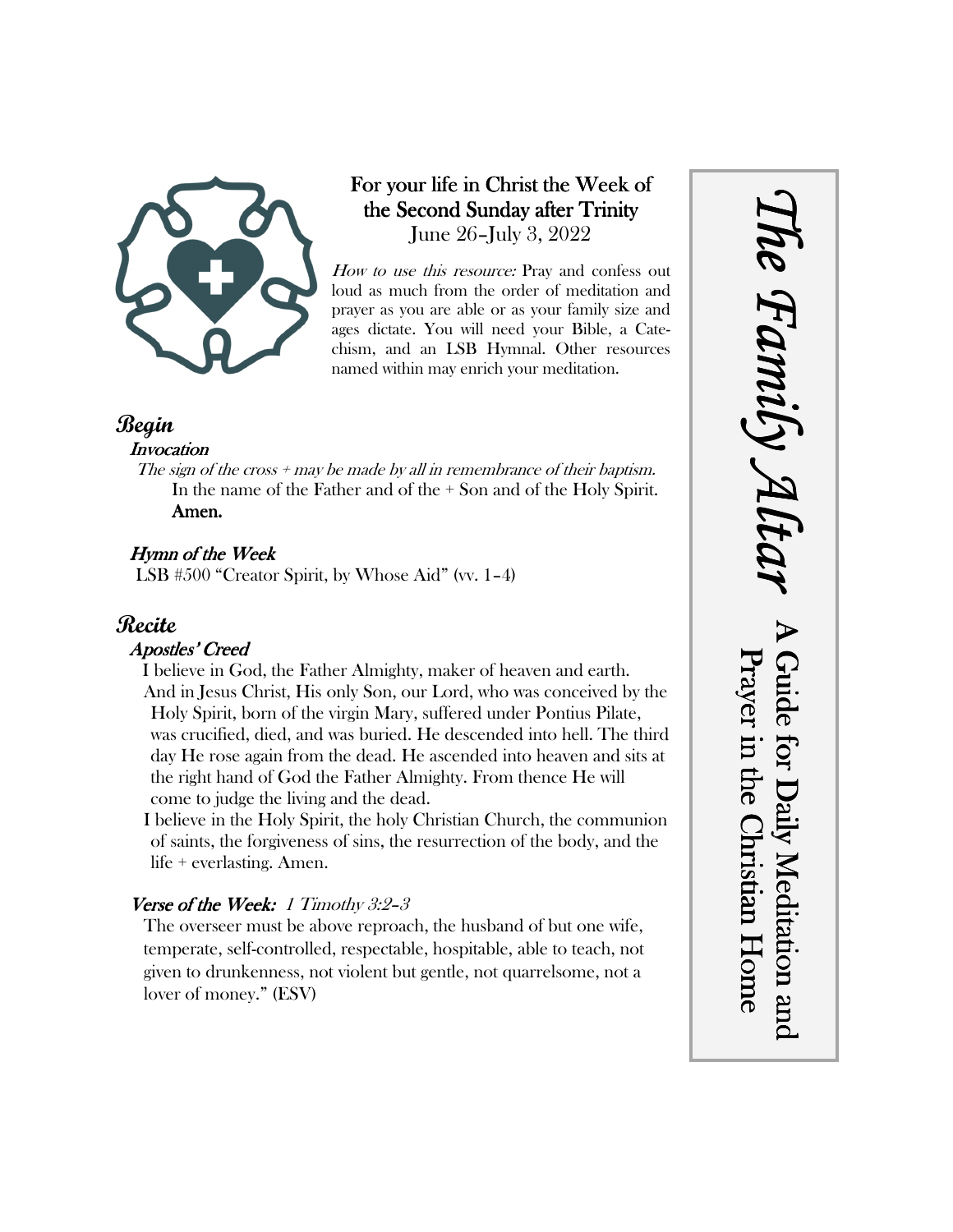# **Meditate**

|         | Mon. | Tues. | Wed.            | Thurs. | Fri. | Sat. | Sun.     |
|---------|------|-------|-----------------|--------|------|------|----------|
| Morning | 136  | 138   | 140             | 42     | 144  | . 47 | 148      |
| Evening | 137  | 139   | $\overline{41}$ | .43    | 145  | 146  | 149, 150 |

Psalm: 60-Day Psalm Schedule

### Daily Bible Stories

| Day       | <b>Week 43: New Testament Stories</b>                |  |  |
|-----------|------------------------------------------------------|--|--|
| Monday    | The Greatest in the Kingdom of Heaven - Luke 9:46-56 |  |  |
| Tuesday   | Follow Me - Luke $9:57-62$                           |  |  |
| Wednesday | The Sending Out of the Seventy – Luke 10:1–16        |  |  |
| Thursday  | The Seventy Return with Joy - Luke 10:17-24          |  |  |
| Friday    | The Parable of the Good Samaritan - Luke 10:25-37    |  |  |
| Saturday  | Look Ahead to Sunday's Readings (see last page)      |  |  |
| Sunday    | <b>Attend Divine Service</b>                         |  |  |

# Daily Lectionary Readings

| June $27$ | Josh 2:1-24, Acts 8:26-40   |
|-----------|-----------------------------|
| June 28   | Josh 3:1-17, Acts 9:1-22    |
| June 29   | Josh 4:1-24, Acts 9:23-43   |
| June $30$ | Josh 5:1-6:5, Acts 10:1-17  |
| July $1$  | Josh 6:6-27, Acts 10:18-33  |
| July $2$  | Josh 7:1-26, Acts 10:34-48  |
| July $3$  | Josh 8:1-28, Acts $11:1-18$ |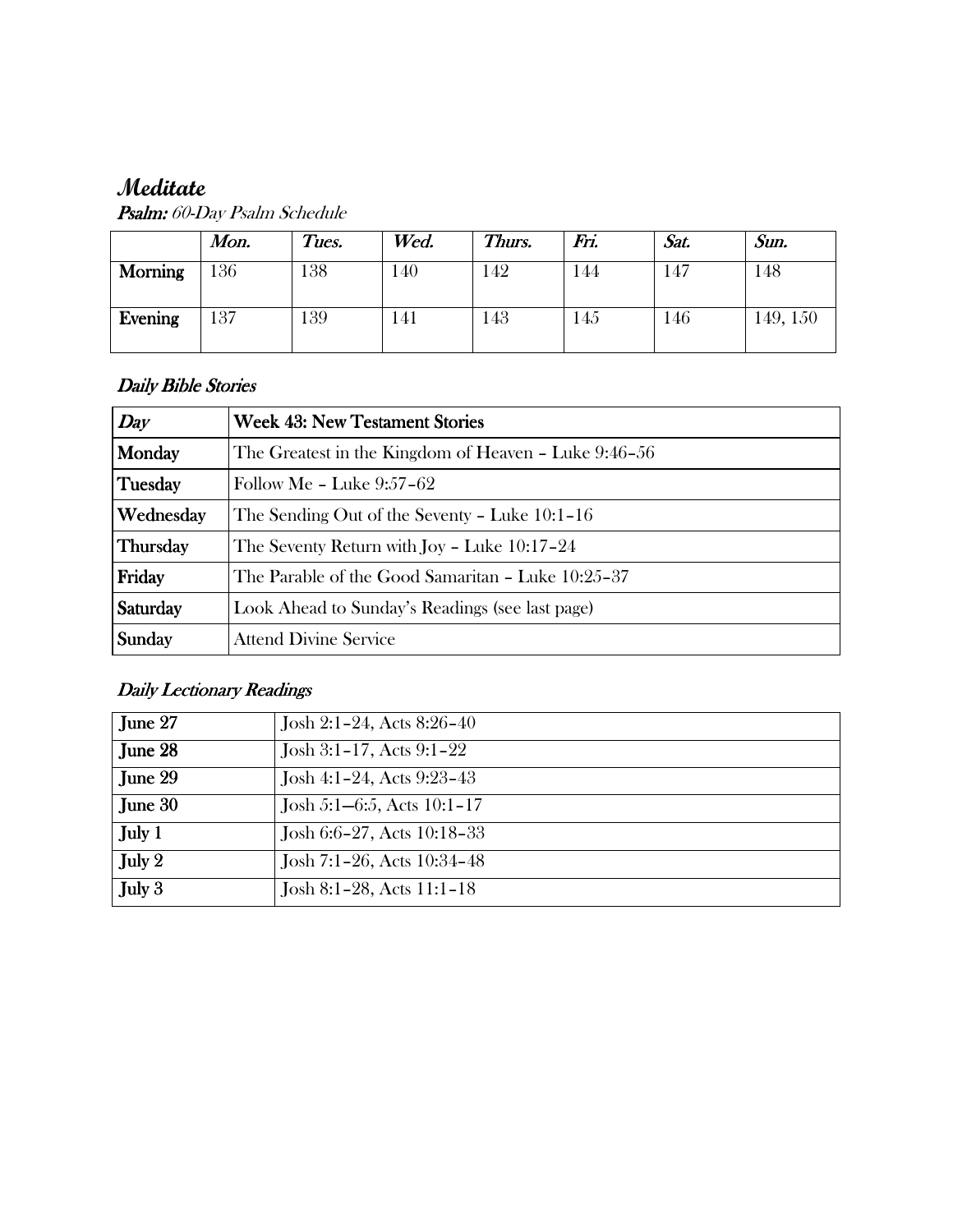# **Study**

#### The Catechism

Participants may choose to study the catechism at their own pace or follow along with the selected portion of the catechism for the week.

Table of Duties: To Bishops, Pastors, and Preachers Catechism In-Depth 1991 Catechism: Pages #35–36 2017 Catechism: Page #33



### **Pray**

#### Kyrie

Lord, have mercy. Christ, have mercy. Lord, have mercy.

#### Lord's Prayer

#### Collect for the Week:

O Lord, since You never fail to help and govern those whom You nurture in Your steadfast fear and love, work in us a perpetual fear and love of Your holy name; through Jesus Christ, our Lord, who lives and reigns with You and the Holy Spirit, one God, now and forever. Amen.

#### Daily Themes for Prayer

 Monday: Monday: Pray for faith to live in the promises of Holy Baptism; for one's calling and daily work; for the unemployed; for the salvation and well-being of our neighbors; for schools, colleges, and seminaries; for good government and for peace. Tuesday: Pray for deliverance against temptation and evil; for the addicted and despairing, the tortured and oppressed; for those struggling with besetting sins. Wednesday: Pray for marriage and family, that husbands and wives, parents and children live in ordered harmony according to the Word of God; for parents who must raise children alone; for our communities and neighborhoods. **Thursday:** Pray for the Church and her pastors; for teachers, deacons, deaconesses, and other church workers; for missionaries and for all who serve the Church; for fruitful and salutary use of the blessed sacrament of Christ's body and blood. **Friday:** Pray for the preaching of the holy cross of our Lord Jesus Christ and for the spread of His knowledge throughout the whole world; for the persecuted and oppressed; for the sick and dying. **Saturday:** Pray for faithfulness to the end; for the renewal of those who are withering in the faith or have fallen away; for receptive hearts and minds to God's Word on the Lord's Day; for pastors and people as they prepare to administer and receive Christ's holy gifts. **Sunday:** Pray for the joy of the resurrection among us; for the fruit of faith nourished by the Word and Sacraments.

Morning or Evening Prayer from the Catechism